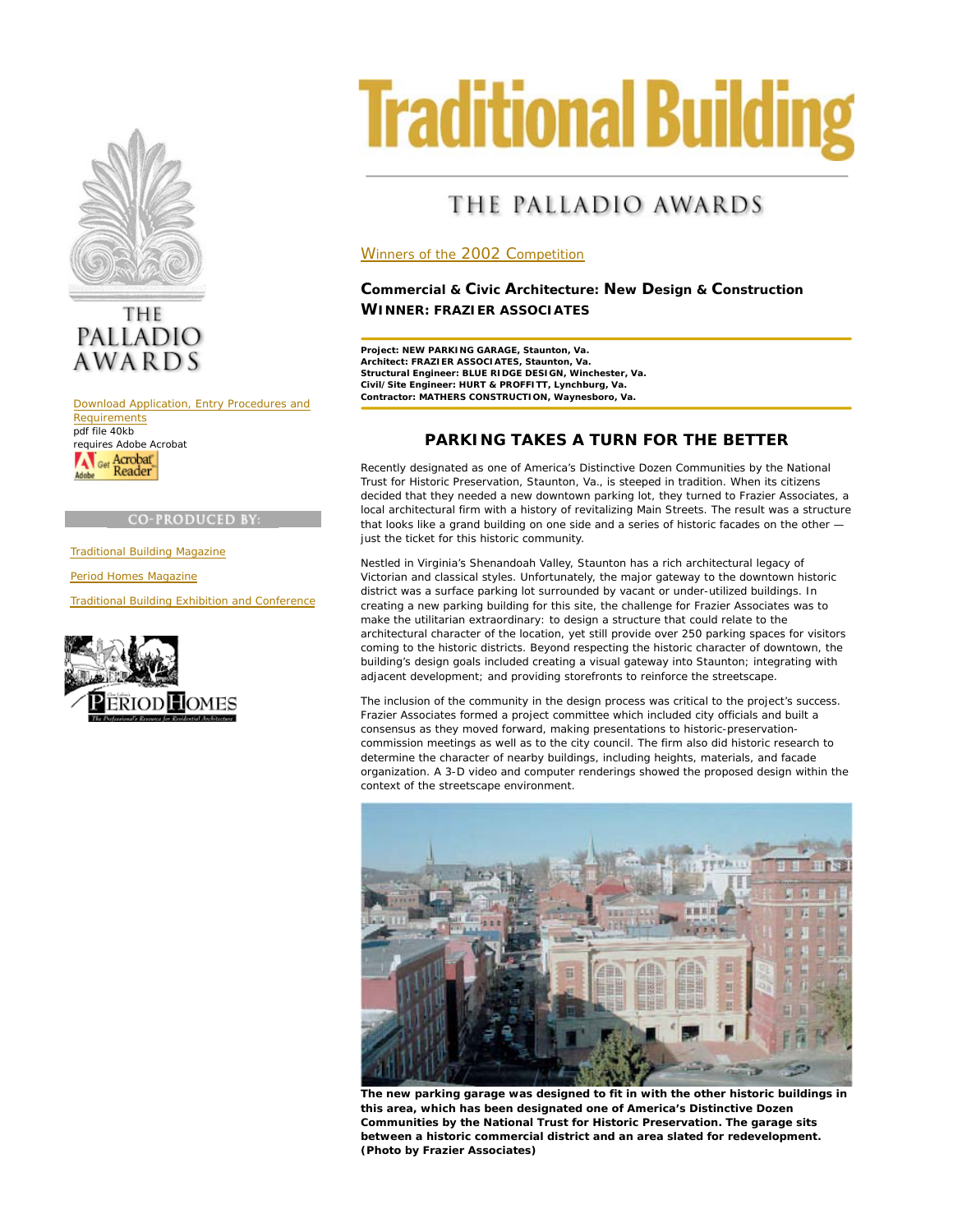"In the past, architects designed beautiful buildings for visitors to arrive in ... somehow that didn't get translated to parking garages, and people grew accustomed to parking in these ugly utilitarian buildings," says Kathy Frazier, AIA, designer and principal-in-charge. "The question we asked ourselves is, 'Why can't we make a parking garage beautiful and celebrate the arrival sequence like we used to with train stations?'"

The result is a new 100,000-sq. ft. building that provides 277 parking spaces on five levels, yet blends with the neighborhood in many ways. It looks like a series of storefronts on the New Street (west) facade and a grand historic building on the south side. Designed to make a major civic gesture in the tradition of classical public buildings, it presents dramatic arches with distinctive metal grillework to welcome visitors driving into the area.



**With its striking arches, the building makes a grand civic gesture in the tradition of classical public buildings. The location is a gateway to two historic districts in Staunton, Va. (Photo by Jason Hottel Photography)**

On the west elevation, the building is anything but monumental. Modulated into seven sections to look like a series of turn-of-the-century storefronts, it provides retail space on the ground level. Pedestrians strolling by would have no idea that there's an enormous parking lot inside. "Along the west elevation, we infilled the spaces between the spandrels to create window openings with vertical proportions," says Carter Green, AIA, project manager.



**Retail space is located on the street level of the west elevation, hiding the fact that there's an enormous parking garage in the building. The modulated structure gives the impression of a series of several smaller buildings, rather than one large space. (Photo by Jason Hottel Photography)**

"Monumentally scaled architecture has been traditionally used for our civic buildings, like city halls, libraries, and train stations," Frazier points out. "Therefore, we used the large arches on the gateway entry. The storefronts on the west elevation are scaled down to relate to adjacent historic retail buildings.